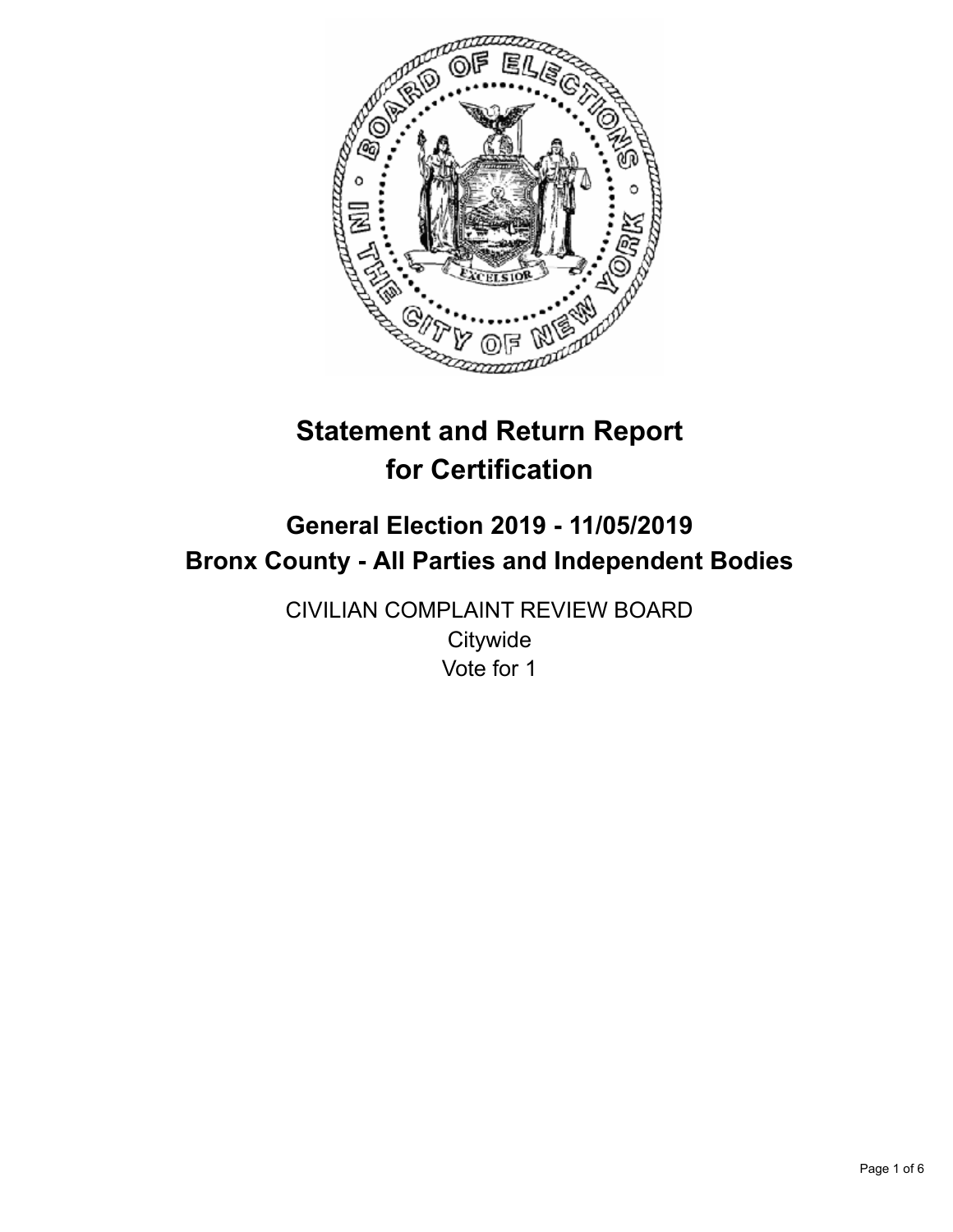

| PUBLIC COUNTER                                           | 8,228    |
|----------------------------------------------------------|----------|
| <b>MANUALLY COUNTED EMERGENCY</b>                        | 0        |
| ABSENTEE / MILITARY                                      | 197      |
| AFFIDAVIT                                                | 67       |
| <b>Total Ballots</b>                                     | 8,492    |
| Less - Inapplicable Federal/Special Presidential Ballots | $\Omega$ |
| <b>Total Applicable Ballots</b>                          | 8,492    |
| <b>YES</b>                                               | 5,180    |
| <b>NO</b>                                                | 672      |
| <b>Total Votes</b>                                       | 5,852    |
| Unrecorded                                               | 2.640    |

#### **Assembly District 78**

| 6,545 |
|-------|
| 0     |
| 241   |
| 145   |
| 6,931 |
| 0     |
| 6,931 |
| 4,515 |
| 818   |
| 5,333 |
| 1.598 |
|       |

| <b>PUBLIC COUNTER</b>                                    | 8,601    |
|----------------------------------------------------------|----------|
| <b>MANUALLY COUNTED EMERGENCY</b>                        | $\Omega$ |
| ABSENTEE / MILITARY                                      | 216      |
| <b>AFFIDAVIT</b>                                         | 83       |
| <b>Total Ballots</b>                                     | 8,900    |
| Less - Inapplicable Federal/Special Presidential Ballots | $\Omega$ |
| <b>Total Applicable Ballots</b>                          | 8,900    |
| <b>YES</b>                                               | 5,657    |
| <b>NO</b>                                                | 929      |
| <b>Total Votes</b>                                       | 6,586    |
| Unrecorded                                               | 2.314    |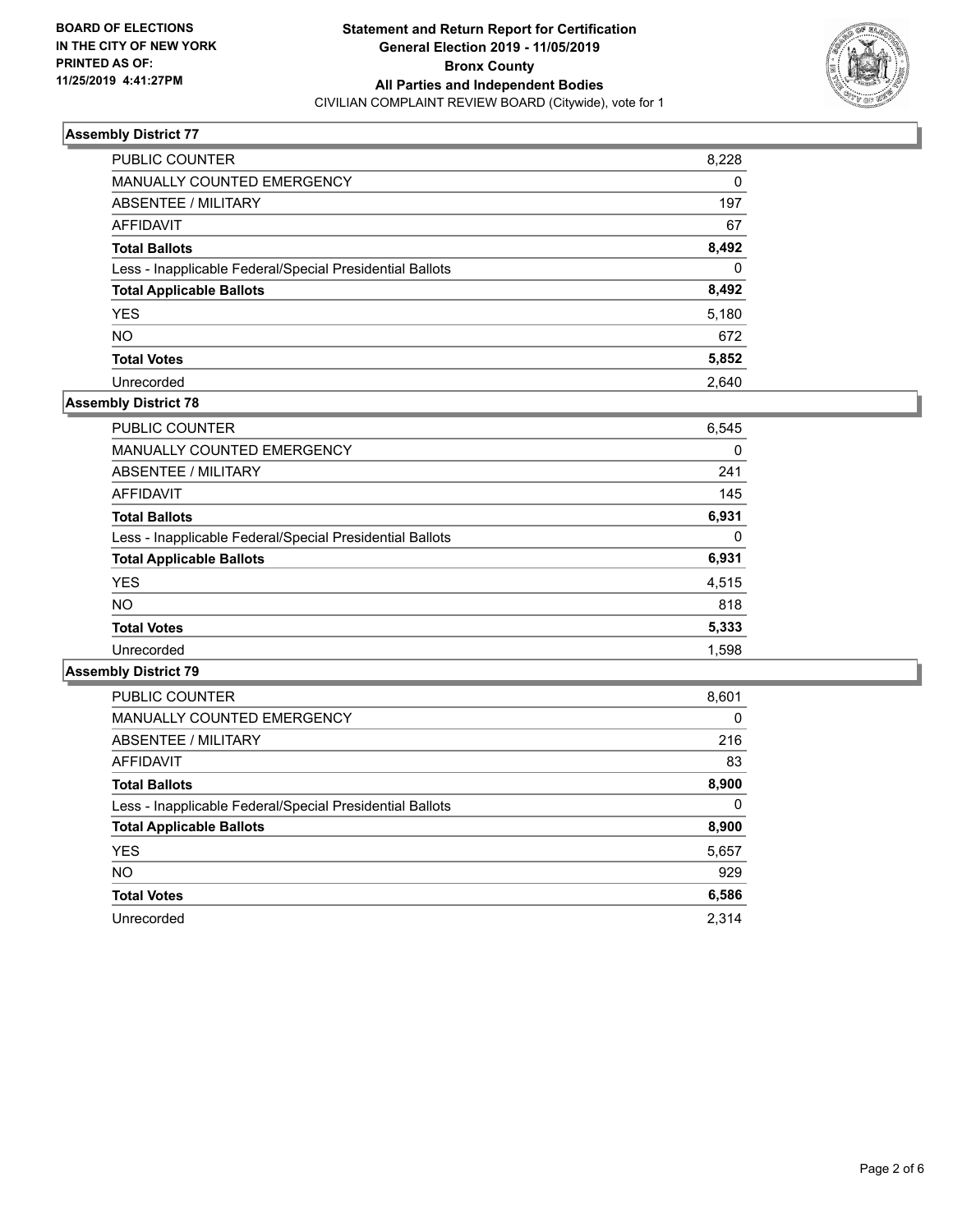

| <b>PUBLIC COUNTER</b>                                    | 7,914    |
|----------------------------------------------------------|----------|
| <b>MANUALLY COUNTED EMERGENCY</b>                        |          |
| ABSENTEE / MILITARY                                      | 414      |
| AFFIDAVIT                                                | 85       |
| <b>Total Ballots</b>                                     | 8,414    |
| Less - Inapplicable Federal/Special Presidential Ballots | $\Omega$ |
| <b>Total Applicable Ballots</b>                          | 8,414    |
| <b>YES</b>                                               | 5,154    |
| <b>NO</b>                                                | 1,693    |
| <b>Total Votes</b>                                       | 6,847    |
| Unrecorded                                               | 1.567    |

# **Assembly District 81**

| <b>PUBLIC COUNTER</b>                                    | 12,760 |
|----------------------------------------------------------|--------|
| <b>MANUALLY COUNTED EMERGENCY</b>                        | 0      |
| ABSENTEE / MILITARY                                      | 538    |
| AFFIDAVIT                                                | 135    |
| <b>Total Ballots</b>                                     | 13,433 |
| Less - Inapplicable Federal/Special Presidential Ballots | 0      |
| <b>Total Applicable Ballots</b>                          | 13,433 |
| <b>YES</b>                                               | 8,786  |
| NO.                                                      | 2,963  |
| <b>Total Votes</b>                                       | 11,749 |
| Unrecorded                                               | 1.684  |

| <b>PUBLIC COUNTER</b>                                    | 13,277   |
|----------------------------------------------------------|----------|
| <b>MANUALLY COUNTED EMERGENCY</b>                        | $\Omega$ |
| ABSENTEE / MILITARY                                      | 323      |
| AFFIDAVIT                                                | 93       |
| <b>Total Ballots</b>                                     | 13,693   |
| Less - Inapplicable Federal/Special Presidential Ballots | 0        |
| <b>Total Applicable Ballots</b>                          | 13,693   |
| <b>YES</b>                                               | 7,965    |
| <b>NO</b>                                                | 3,798    |
| <b>Total Votes</b>                                       | 11,763   |
| Unrecorded                                               | 1.930    |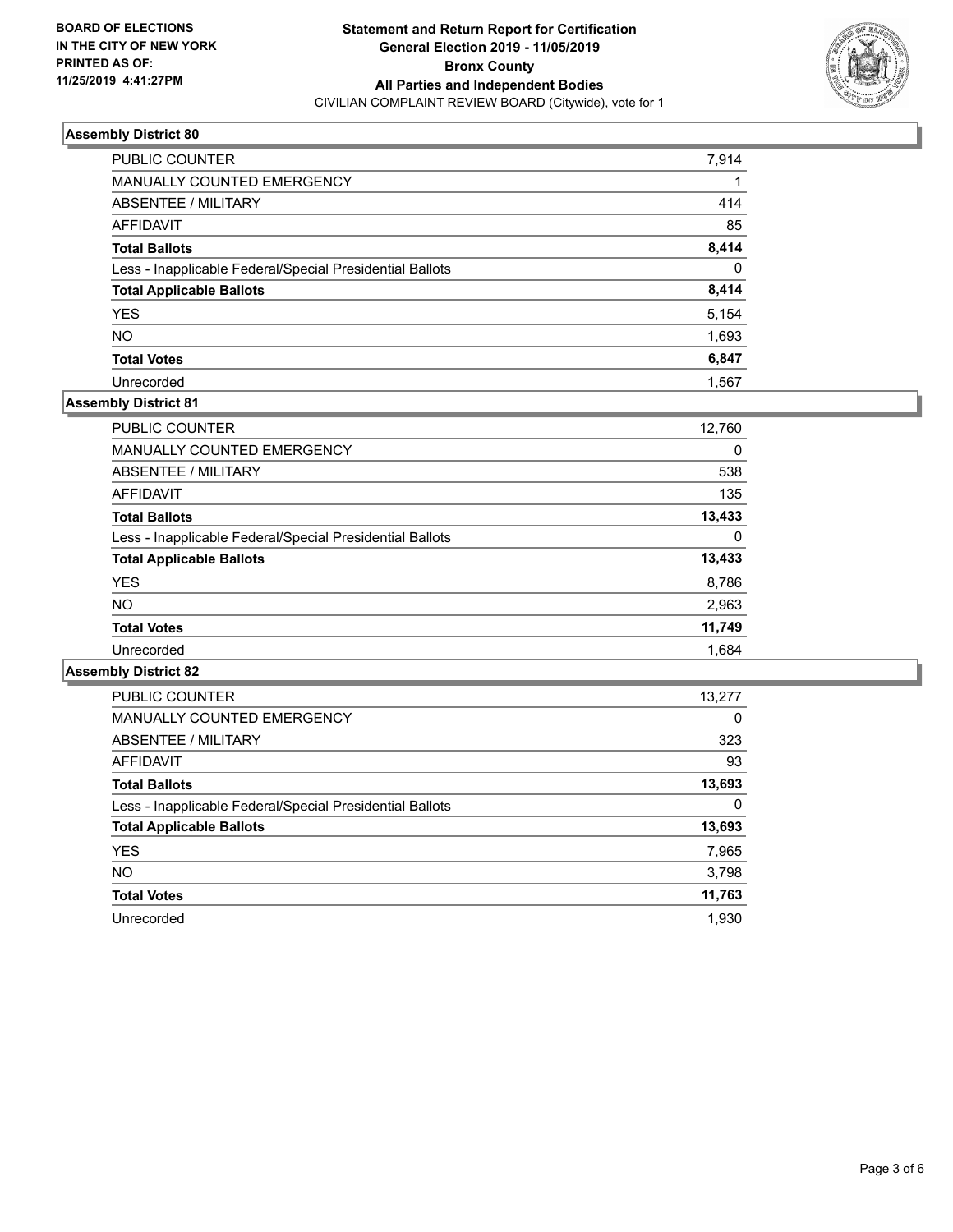

| PUBLIC COUNTER                                           | 9,715  |
|----------------------------------------------------------|--------|
| MANUALLY COUNTED EMERGENCY                               | 0      |
| ABSENTEE / MILITARY                                      | 322    |
| AFFIDAVIT                                                | 101    |
| <b>Total Ballots</b>                                     | 10,138 |
| Less - Inapplicable Federal/Special Presidential Ballots | 0      |
| <b>Total Applicable Ballots</b>                          | 10,138 |
| <b>YES</b>                                               | 6.924  |
| <b>NO</b>                                                | 974    |
| <b>Total Votes</b>                                       | 7,898  |
| Unrecorded                                               | 2.240  |

## **Assembly District 84**

| <b>PUBLIC COUNTER</b>                                    | 6,783    |
|----------------------------------------------------------|----------|
| <b>MANUALLY COUNTED EMERGENCY</b>                        | 0        |
| ABSENTEE / MILITARY                                      | 119      |
| AFFIDAVIT                                                | 98       |
| <b>Total Ballots</b>                                     | 7,000    |
| Less - Inapplicable Federal/Special Presidential Ballots | $\Omega$ |
| <b>Total Applicable Ballots</b>                          | 7,000    |
| <b>YES</b>                                               | 4,180    |
| NO.                                                      | 676      |
| <b>Total Votes</b>                                       | 4,856    |
| Unrecorded                                               | 2.144    |

| <b>PUBLIC COUNTER</b>                                    | 6,820    |
|----------------------------------------------------------|----------|
| <b>MANUALLY COUNTED EMERGENCY</b>                        | $\Omega$ |
| ABSENTEE / MILITARY                                      | 137      |
| <b>AFFIDAVIT</b>                                         | 57       |
| <b>Total Ballots</b>                                     | 7,014    |
| Less - Inapplicable Federal/Special Presidential Ballots | $\Omega$ |
| <b>Total Applicable Ballots</b>                          | 7,014    |
| <b>YES</b>                                               | 4,596    |
| NO.                                                      | 805      |
| <b>Total Votes</b>                                       | 5,401    |
| Unrecorded                                               | 1.613    |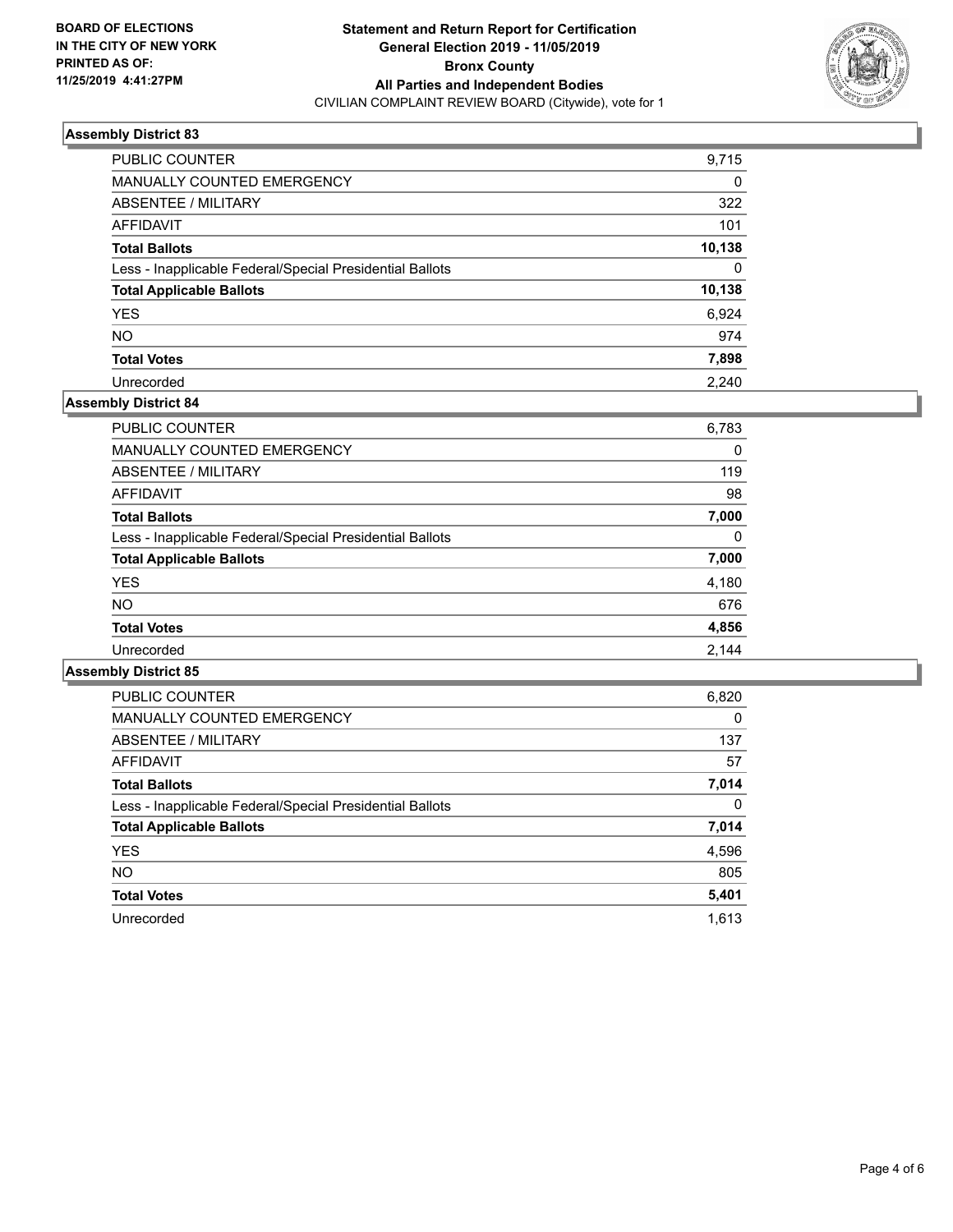

| PUBLIC COUNTER                                           | 4,959    |
|----------------------------------------------------------|----------|
| <b>MANUALLY COUNTED EMERGENCY</b>                        | $\Omega$ |
| ABSENTEE / MILITARY                                      | 109      |
| AFFIDAVIT                                                | 67       |
| <b>Total Ballots</b>                                     | 5,135    |
| Less - Inapplicable Federal/Special Presidential Ballots | $\Omega$ |
| <b>Total Applicable Ballots</b>                          | 5,135    |
| <b>YES</b>                                               | 3,112    |
| <b>NO</b>                                                | 450      |
| <b>Total Votes</b>                                       | 3,562    |
| Unrecorded                                               | 1.573    |

| <b>PUBLIC COUNTER</b>                                    | 8,028 |
|----------------------------------------------------------|-------|
| <b>MANUALLY COUNTED EMERGENCY</b>                        | 0     |
| ABSENTEE / MILITARY                                      | 148   |
| <b>AFFIDAVIT</b>                                         | 119   |
| <b>Total Ballots</b>                                     | 8,295 |
| Less - Inapplicable Federal/Special Presidential Ballots | 0     |
| <b>Total Applicable Ballots</b>                          | 8,295 |
| <b>YES</b>                                               | 5,527 |
| <b>NO</b>                                                | 1,073 |
| <b>Total Votes</b>                                       | 6,600 |
| Unrecorded                                               | 1.695 |